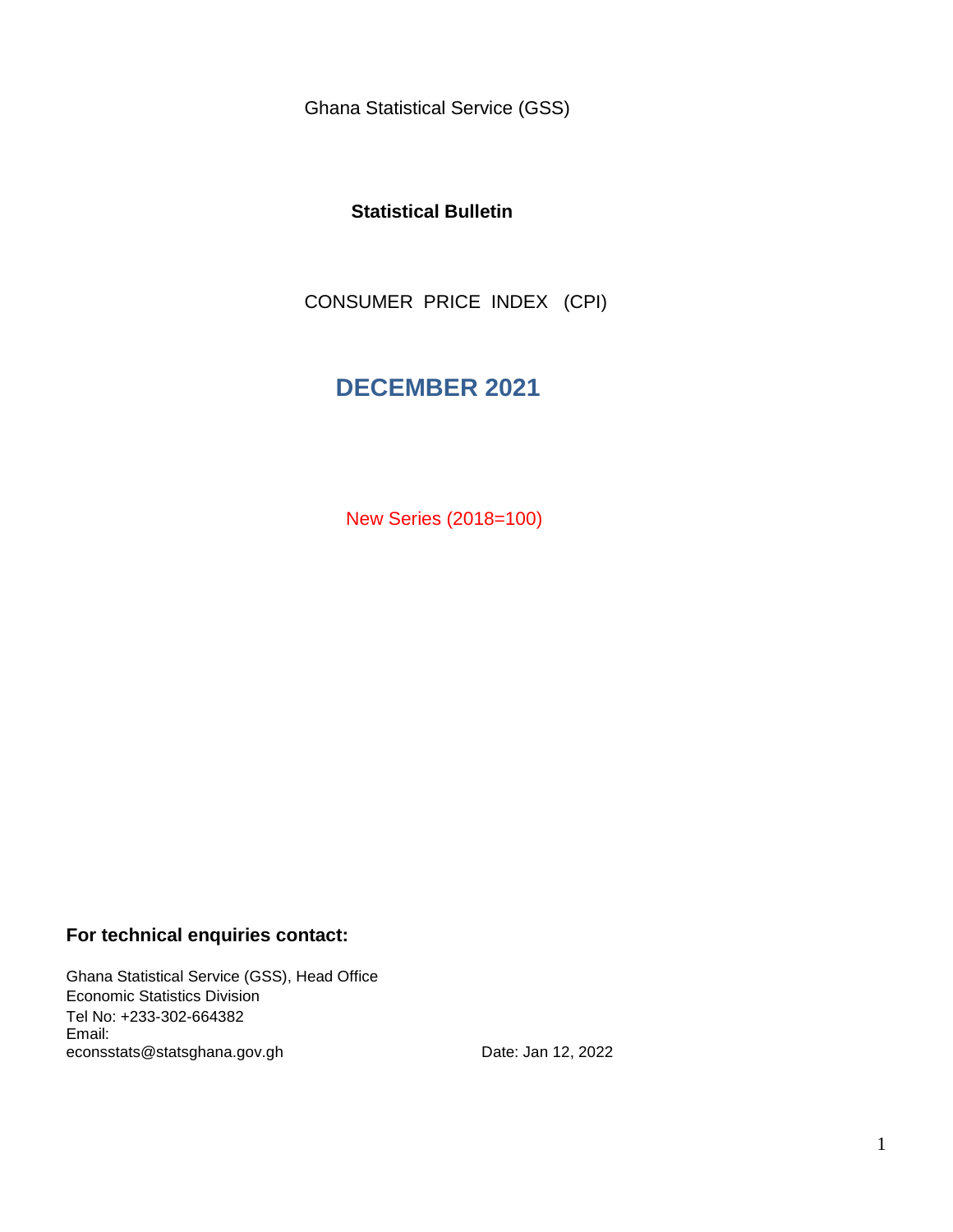Consumer Price Index (CPI) for DECEMBER 2021

| <b>CONTENTS</b>                                                    | $\mathbf{2}$ |
|--------------------------------------------------------------------|--------------|
|                                                                    |              |
| <b>Highlights for December 2021</b>                                | 3            |
| <b>Tables</b>                                                      | 5            |
| Table 1: Consumer Price Index, August 2019 to December 2021        | 5            |
| Table 2: Food and non-food inflation, August 2019 to December 2021 | 6            |
| Table 3: Non-Food Inflation by COICOP* major groups, December 2021 | 7            |
| Table 4: Food* Inflation by subgroups, December 2021               | 8            |
| Table 5: Regional CPI, December 2021                               | 9            |
| Table 6: Regional CPI and change rates, December 2021              | 10           |

Note:

 More detailed time series data are contained in the CPI User's guide on the GSS website (www.statsghana.gov.gh)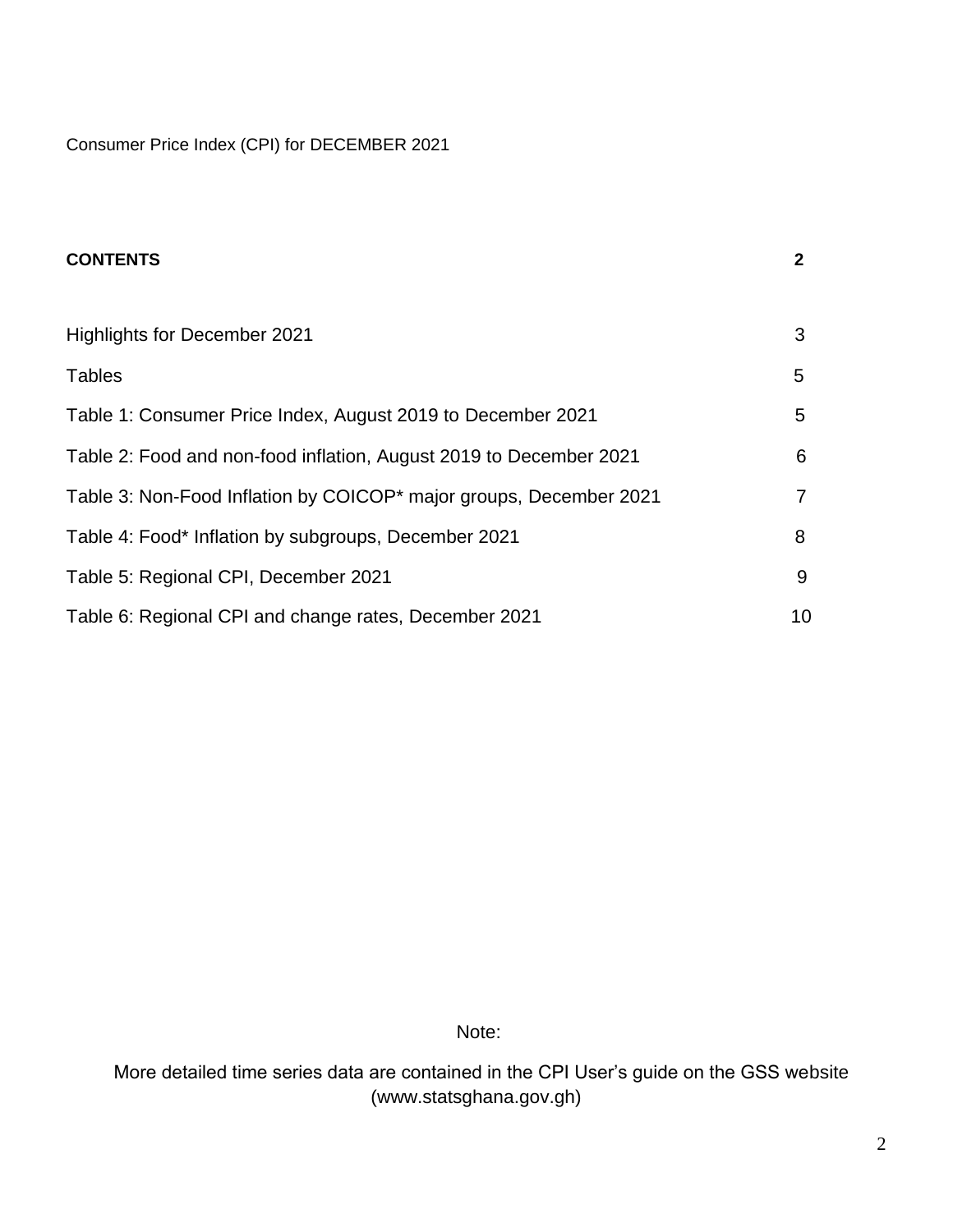# HIGHLIGHTS DECEMBER 2021- New Series

# Inflation rate for DECEMBER 2021 is 12.6%

The Combined Consumer Price Index (CPI) measures the change over time in the general price level of goods and services that households acquire for the purpose of consumption, with reference to the price level in 2018, the base year, which has an index of 100.

The year-on-year inflation rate as measured by the CPI was 12.6 percent in December 2021. (Figure 1). This rate of inflation for December 2021 is the percentage change in the Consumer Price Index (CPI) over the twelve-month period, from December 2020 to December 2021. The monthly change rate for December 2021 is 1.23 percent.



## Food and Non-food inflation for December 2021

The Food and Non-alcoholic beverages recorded a year-on-year inflation rate of 12.8 % for December 2021.

The Non-Food group recorded a year-on-year inflation rate of 12.5 % in December 2021.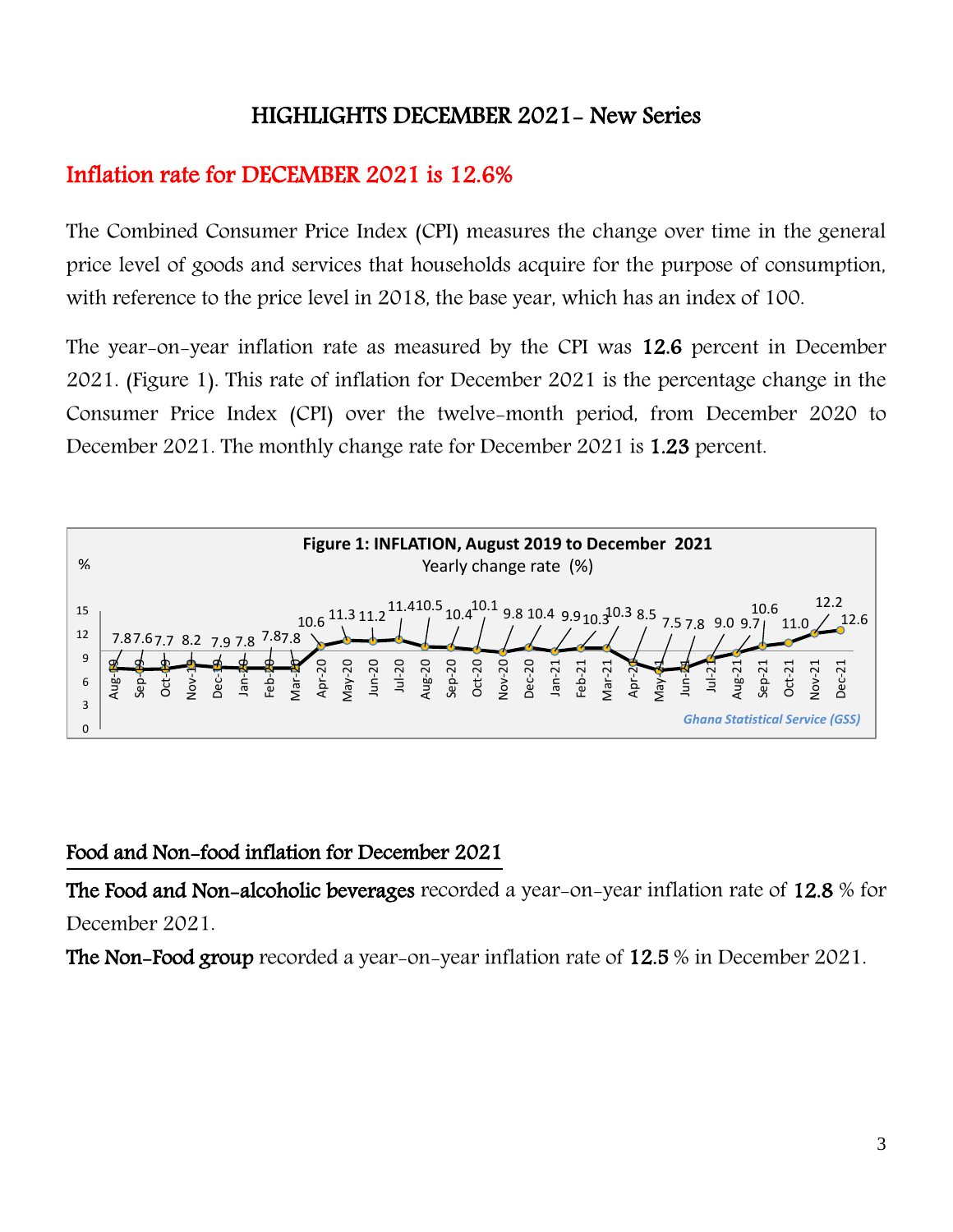## Regional differentials

At the regional level, the year-on-year inflation rate ranged from 7.4 percent in the Eastern Region to 18.6 percent in the Upper West Region. Four regions recorded inflation rates above the national average of 12.6%.

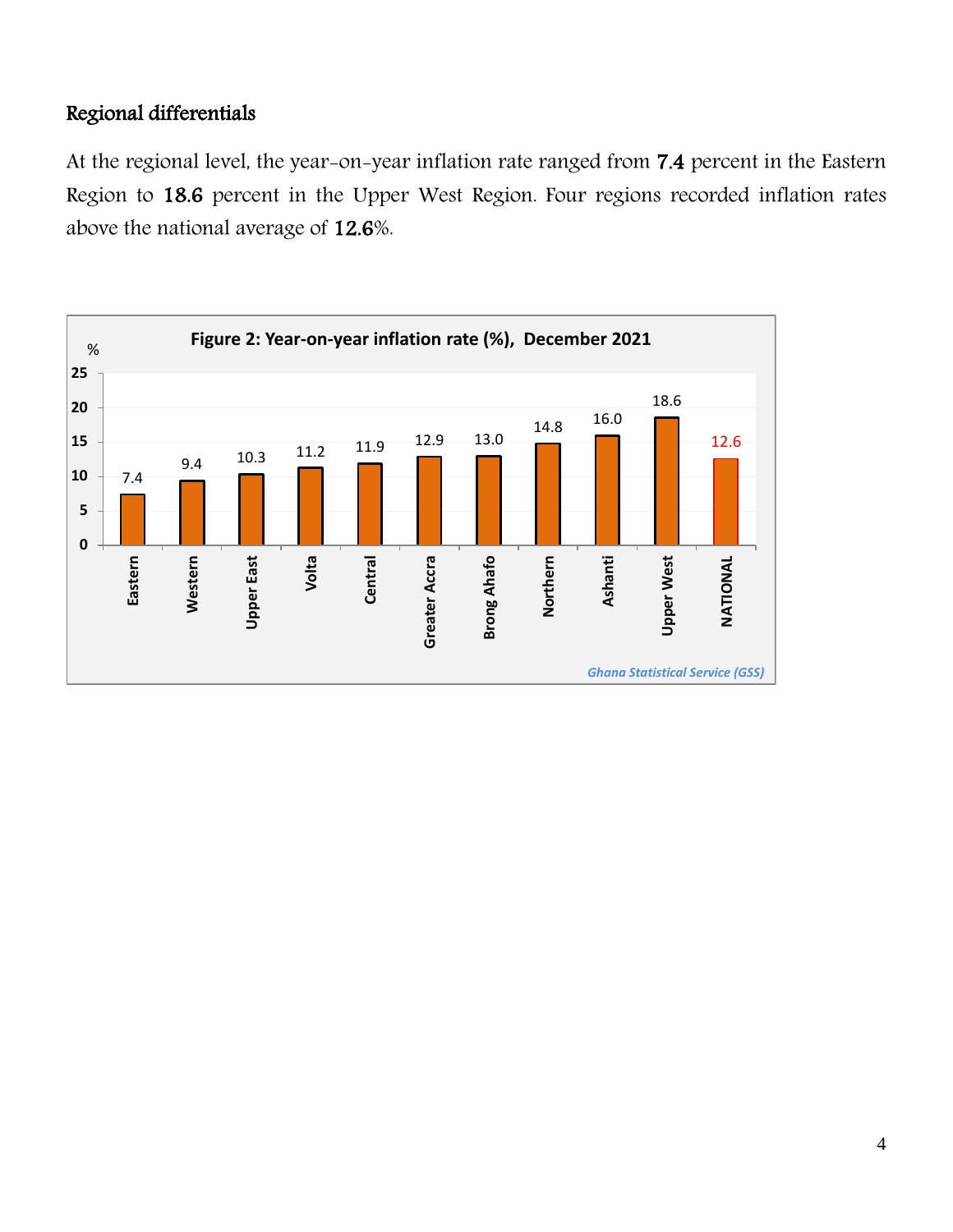|                         |                    |               | Change rate (%)           |  |
|-------------------------|--------------------|---------------|---------------------------|--|
| Year / Month            | Index $2018 = 100$ | Monthly (m/m) | $\overline{Y}$ early(y/y) |  |
| Aug-19                  | 108.7              | 0.0           | 7.8                       |  |
| Sep-19                  | 108.6              | $-0.1$        | 7.6                       |  |
| Oct-19                  | 109.0              | 0.4           | 7.7                       |  |
| <b>Nov-19</b>           | 109.7              | 0.7           | 8.2                       |  |
| Dec-19                  | 110.0              | 0.3           | 7.9                       |  |
| <b>Jan-20</b>           | 111.6              | 1.4           | 7.8                       |  |
| Feb-20                  | 112.1              | 0.4           | 7.8                       |  |
| Mar-20                  | 113.0              | 0.8           | 7.8                       |  |
| Apr-20                  | 116.6              | 3.2           | 10.6                      |  |
| May-20                  | 118.6              | 1.7           | 11.3                      |  |
| <b>Jun-20</b>           | 119.8              | 1.0           | 11.2                      |  |
| <b>Jul-20</b>           | 120.5              | 0.5           | 11.4                      |  |
| Aug-20                  | 120.0              | $-0.4$        | 10.5                      |  |
| Sep-20                  | 119.8              | $-0.2$        | 10.4                      |  |
| Oct-20                  | 120.1              | 0.2           | 10.1                      |  |
| <b>Nov-20</b>           | 120.4              | 0.3           | 9.8                       |  |
| Dec-20                  | 121.5              | 0.9           | 10.4                      |  |
| Jan-21                  | 122.7              | 0.9           | 9.9                       |  |
| Feb-21                  | 123.6              | 0.8           | 10.3                      |  |
| Mar-21                  | 124.7              | 0.9           | 10.3                      |  |
| Apr-21                  | 126.6              | 1.5           | 8.5                       |  |
| May-21                  | 127.6              | 0.8           | 7.5                       |  |
| <b>Jun-21</b>           | 129.19             | 1.30          | 7.8                       |  |
| $Jul-21$                | 131.30             | 1.63          | 9.0                       |  |
| Aug-21                  | 131.65             | 0.27          | 9.7                       |  |
| Sep-21                  | 132.50             | 0.64          | 10.6                      |  |
| Oct-21                  | 133.30             | 0.61          | 11.0                      |  |
| <b>Nov-21</b><br>Dec-21 | 135.20<br>136.86   | 1.40<br>1.23  | 12.2<br>12.6              |  |

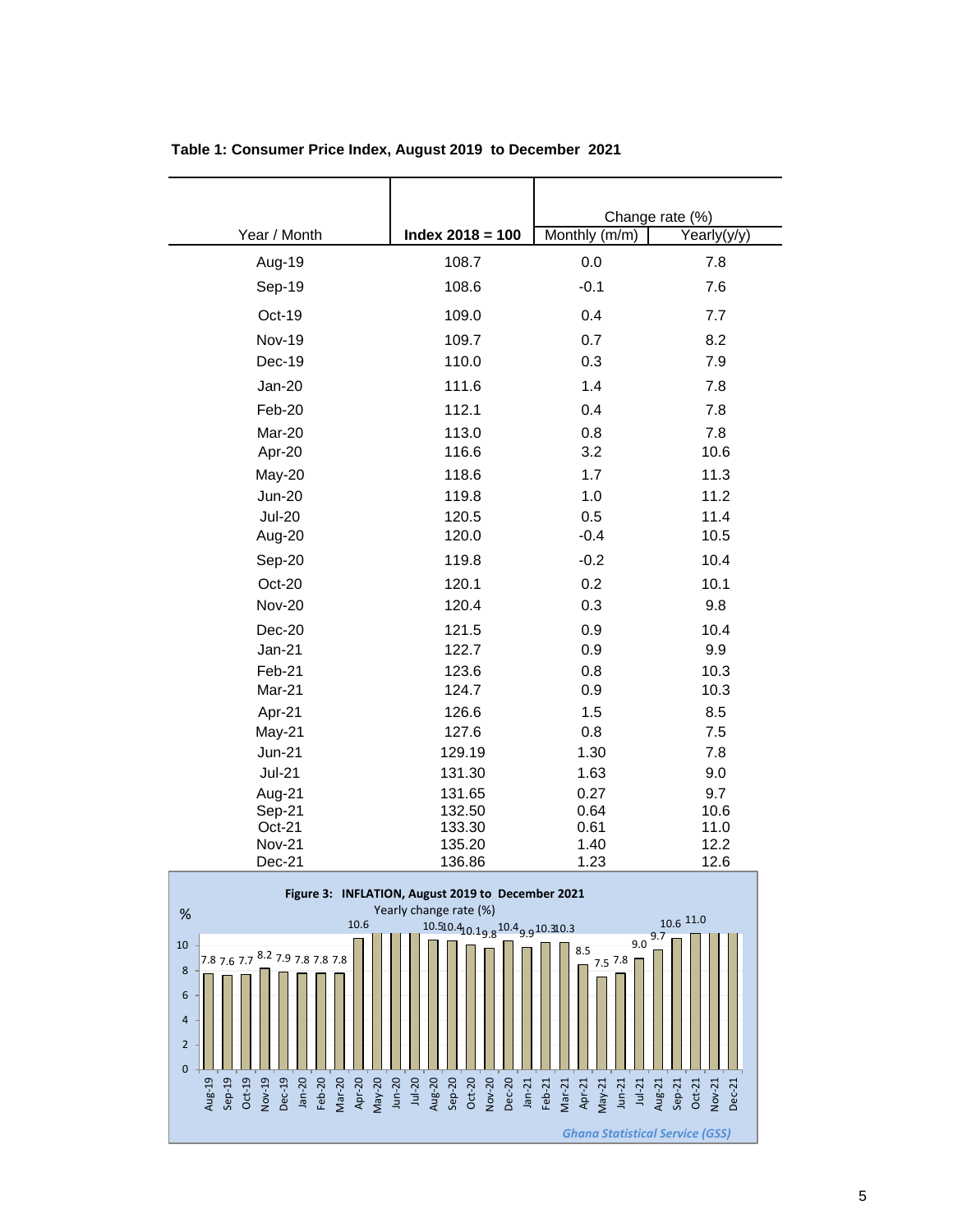|               | Year-on-year inflation (%) |          |                        |  |
|---------------|----------------------------|----------|------------------------|--|
|               | Food and non-              |          | Combined Food and non- |  |
| Year / Month  | alcoholic beverages        | Non-food | food                   |  |
| Aug-19        | 8.2                        | 7.4      | 7.8                    |  |
| Sep-19        | 8.5                        | 7.0      | 7.6                    |  |
| Oct-19        | $7.0$                      | 8.2      | 7.7                    |  |
| <b>Nov-19</b> | 8.4                        | 8.0      | 8.2                    |  |
| Dec-19        | 7.2                        | 8.5      | 7.9                    |  |
| $Jan-20$      | 7.8                        | 7.9      | 7.8                    |  |
| Feb-20        | 7.9                        | 7.7      | 7.8                    |  |
| Mar-20        | 8.4                        | 7.4      | 7.8                    |  |
| Apr-20        | 14.4                       | 7.7      | 10.6                   |  |
| May-20        | 15.1                       | 8.4      | 11.3                   |  |
| <b>Jun-20</b> | 13.8                       | 9.2      | 11.2                   |  |
| <b>Jul-20</b> | 13.7                       | 9.7      | 11.4                   |  |
| Aug-20        | 11.4                       | 9.9      | 10.5                   |  |
| Sep-20        | 11.2                       | 9.8      | 10.4                   |  |
| Oct-20        | 12.6                       | 8.3      | 10.1                   |  |
| <b>Nov-20</b> | 11.7                       | 8.3      | 9.8                    |  |
| Dec-20        | 14.1                       | 7.7      | 10.4                   |  |
| Jan-21        | 12.8                       | 7.7      | 9.9                    |  |
| Feb-21        | 12.3                       | 8.8      | 10.3                   |  |
| Mar-21        | 10.8                       | 10.0     | 10.3                   |  |
| Apr-21        | 6.5                        | 10.2     | 8.5                    |  |
| May-21        | 5.4                        | 9.2      | 7.5                    |  |
| <b>Jun-21</b> | 7.3                        | 8.2      | 7.8                    |  |
| $Jul-21$      | 9.5                        | 8.6      | 9.0                    |  |
| Aug-21        | 10.9                       | 8.7      | 9.7                    |  |
| Sep-21        | 11.5                       | 9.9      | 10.6                   |  |
| Oct-21        | 11.0                       | 11.0     | 11.0                   |  |
| <b>Nov-21</b> | 13.1                       | 11.6     | 12.2                   |  |
| Dec-21        | 12.8                       | 12.5     | 12.6                   |  |

**Table 2: Consumer Price Index, August 2019 to December 2021**

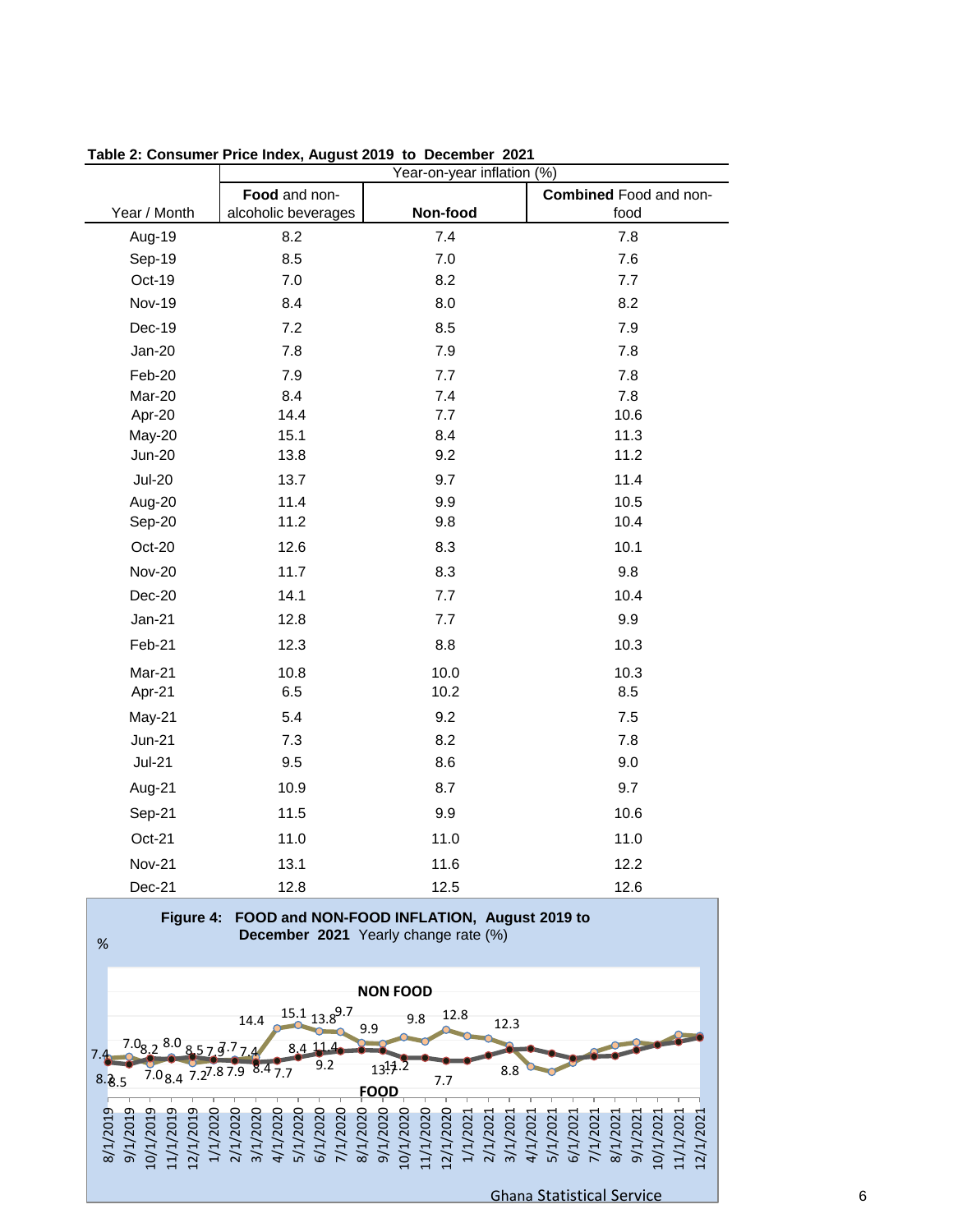6

Ghana Statistical Service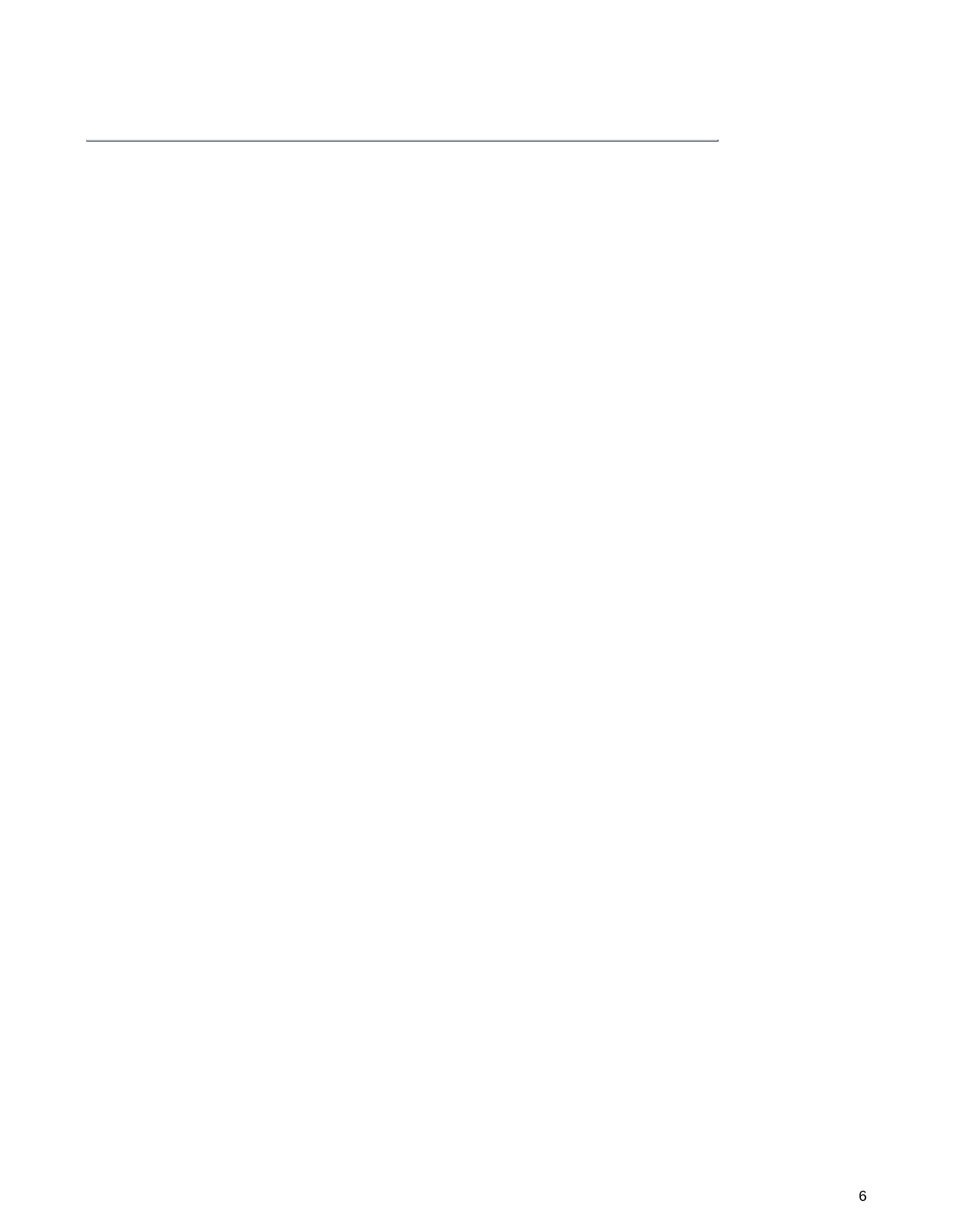|                                                        |        |                | Change rate (%) |        |
|--------------------------------------------------------|--------|----------------|-----------------|--------|
| (COICOP classification)<br>Item                        | Weight | Index 2018=100 | Monthly         | Yearly |
| Non-food Inflation rate                                | 56.9   | 135.12         | 1.23            | 12.5   |
| Alcoholic Beverages, Tobacco & Narcotics               | 3.7    | 137.43         | 1.28            | 9.6    |
| Clothing and footwear                                  | 8.1    | 127.65         | 0.82            | 8.6    |
| Housing, water, electricity, gas and other fuels       | 10.2   | 165.92         | 1.06            | 20.7   |
| Furnishings, household equipment and routine househ    | 3.2    | 123.16         | 1.50            | 9.6    |
| Health                                                 | 0.7    | 123.07         | 0.57            | 6.0    |
| Transport                                              | 10.1   | 145.00         | 1.50            | 17.6   |
| Information and communication                          | 3.6    | 119.92         | 1.05            | 9.0    |
| Recreation, sport and culture                          | 3.5    | 124.02         | 0.71            | 11.4   |
| <b>Education services</b>                              | 6.5    | 108.83         | 0.05            | 1.0    |
| Restaurants and accommodation services                 | 4.6    | 123.22         | 4.47            | 8.9    |
| Insurance and financial services                       | 0.2    | 110.64         | 0.00            | 6.3    |
| Personal care, social protection and miscellaneous god | 2.4    | 126.07         | 1.73            | 10.6   |
| * Classification of Individual Consumption by Purpose  |        |                |                 |        |

#### **Table 3 : Consumer Price Index, August 2019 to December 2021**

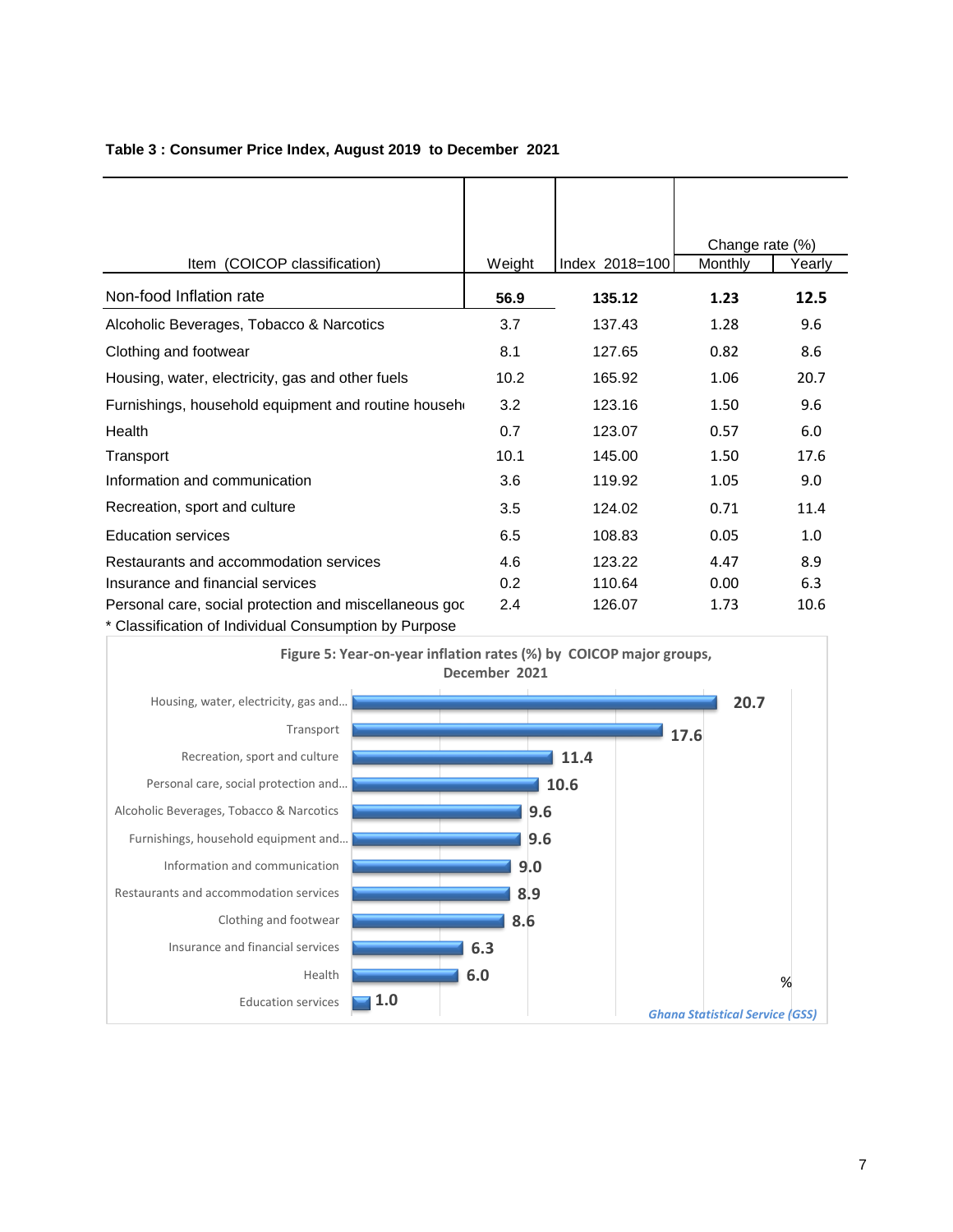|                                                        |        | Index    | Change rate (%) |        |
|--------------------------------------------------------|--------|----------|-----------------|--------|
|                                                        | Weight | 2018=100 | Monthly         | Yearly |
| Food and non-alcoholic beverages                       | 43.12  | 139.11   | 1.24            | 12.8   |
| Cereals and cereal products                            | 8.31   | 139.97   | 1.63            | 18.1   |
| Live animals, meat and other parts of slaughtered land | 3.53   | 131.80   | 1.25            | 13.0   |
| Fish and other seafood                                 | 6.71   | 140.61   | 3.32            | 8.7    |
| Milk, other dairy products and eggs                    | 1.28   | 132.90   | 0.66            | 12.7   |
| Oils and fats                                          | 1.36   | 145.22   | 2.32            | 19.1   |
| <b>Fruits and nuts</b>                                 | 0.90   | 144.14   | 3.03            | 2.8    |
| Vegetables, tubers, plantains, cooking bananas and p   | 9.91   | 142.57   | 0.25            | 9.5    |
| Sugar, confectionery and desserts                      | 0.87   | 123.93   | 1.03            | 6.3    |
| Ready-made food and other food products n.e.c.         | 8.42   | 141.54   | 0.22            | 16.9   |
| Fruit and vegetable juices                             | 0.26   | 121.85   | 0.87            | 7.0    |
| Coffee and coffee substitutes                          | 0.10   | 128.66   | $-0.26$         | 6.8    |
| Tea, maté and other plant products for infusion        | 0.10   | 124.71   | 0.70            | 10.3   |
| Cocoa drinks                                           | 0.00   | 138.23   | 0.13            | 16.6   |
| Water                                                  | 0.74   | 104.90   | 0.96            | 3.0    |
| Soft drinks                                            | 0.62   | 130.98   | 1.01            | 13.4   |

### **Table 4: Consumer Price Index, August 2019 to December 2021**

\* Food and non-alcoholic beverages

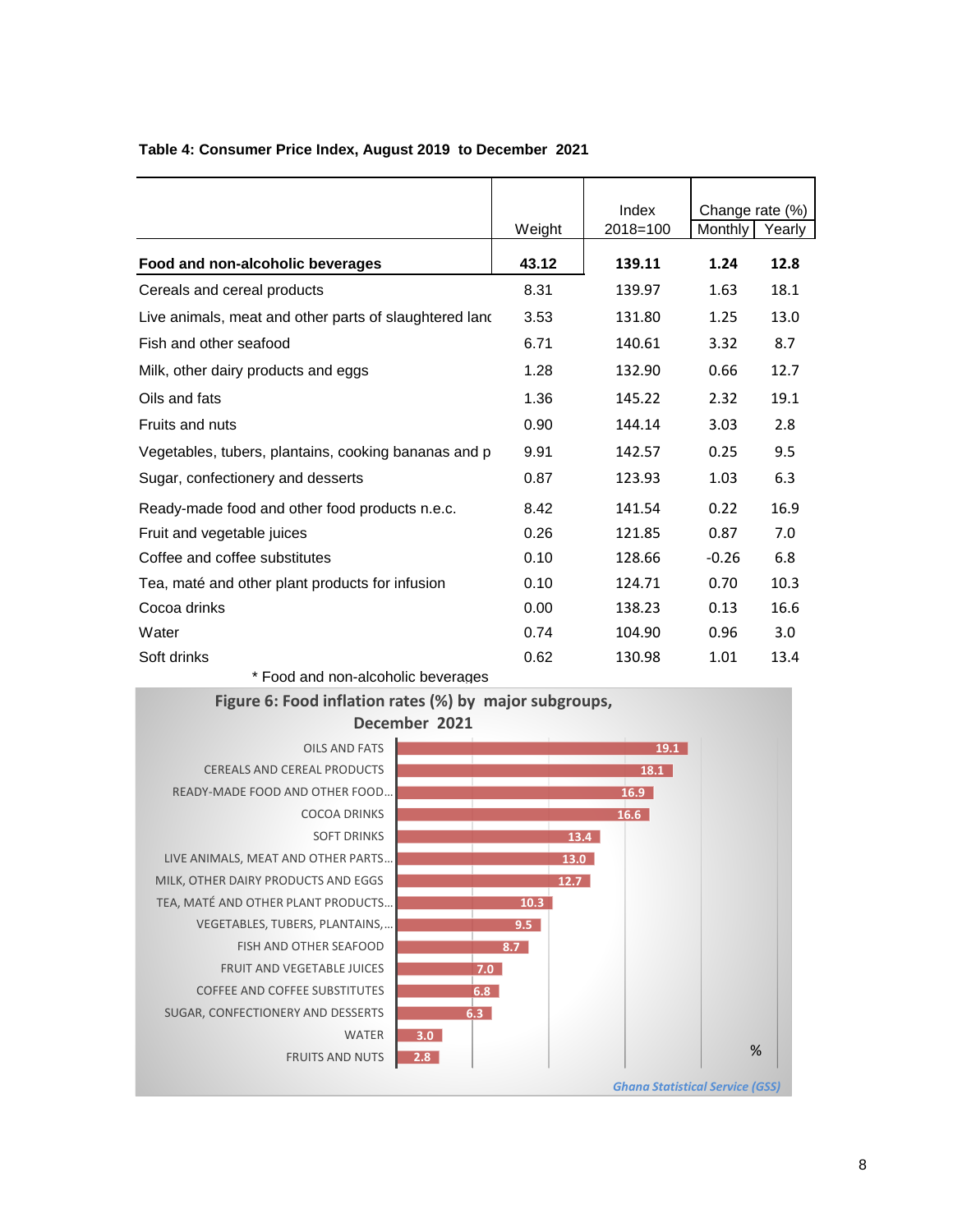| Region            | Index<br>$(2018=100)$ | Month-on-month<br>inflation rate (%) | Year-on-year<br>inflation rate (%) |
|-------------------|-----------------------|--------------------------------------|------------------------------------|
| Western           | 130.45                | 2.24                                 | 9.4                                |
| Central           | 132.14                | 0.87                                 | 11.9                               |
| Greater Accra     | 149.86                | 0.88                                 | 12.9                               |
| Volta             | 127.64                | 0.82                                 | 11.2                               |
| Eastern           | 125.33                | 4.75                                 | 7.4                                |
| Ashanti           | 136.61                | 0.62                                 | 16.0                               |
| Brong Ahafo       | 129.99                | 0.61                                 | 13.0                               |
| Northern          | 133.12                | 0.25                                 | 14.8                               |
| <b>Upper East</b> | 126.92                | 0.11                                 | 10.3                               |
| <b>Upper West</b> | 133.54                | 1.98                                 | 18.6                               |
| <b>NATIONAL</b>   | 136.86                | 1.23                                 | 12.6                               |

#### **Table 5 : Consumer Price Index, August 2019 to December 2021**

 **Figure 7: Regional inflation rates (Year-on-year) - December 2021**